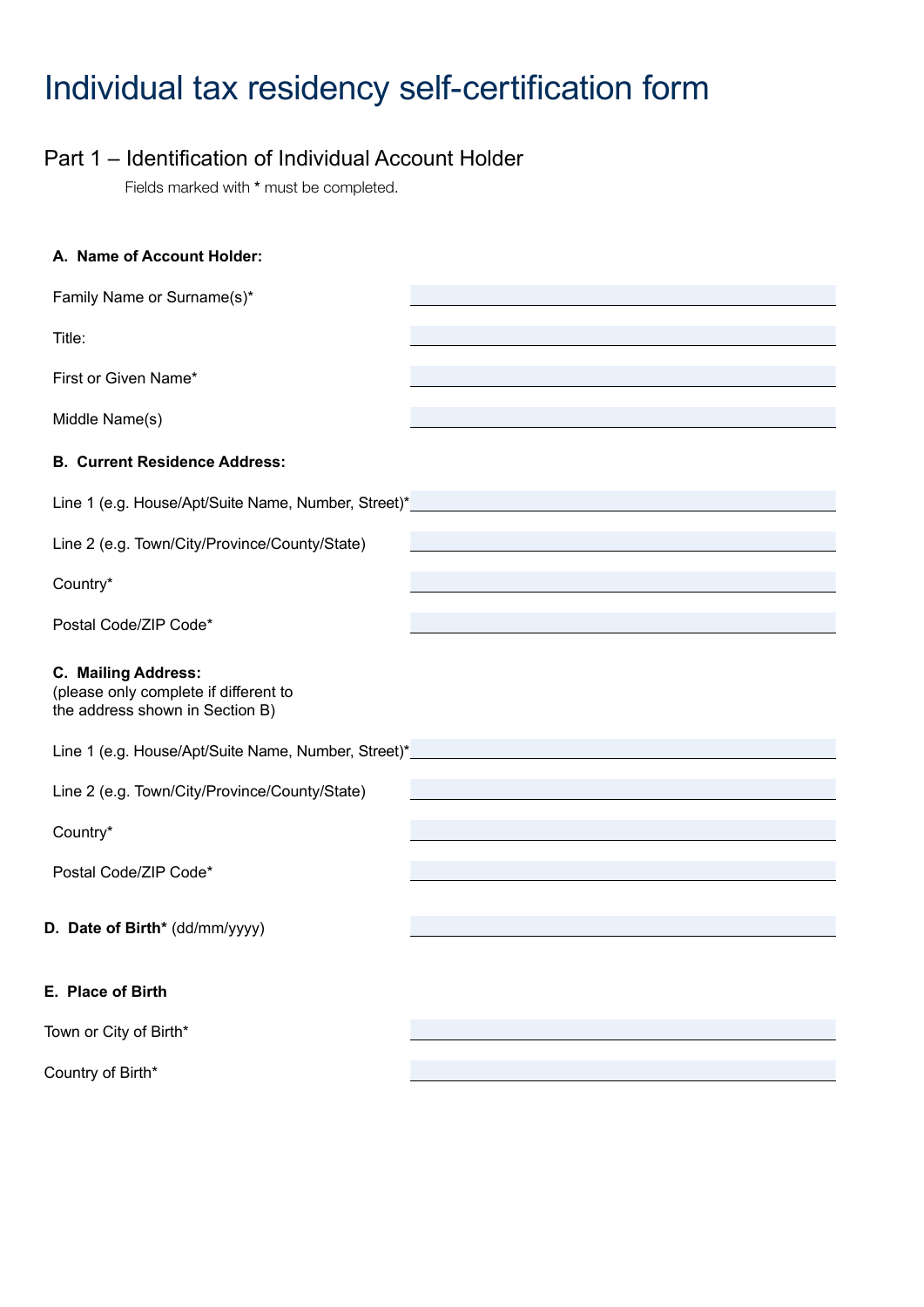Part 2 – Country/Jurisdiction of Residence for Tax Purposes and related Taxpayer Identification Number or equivalent number\* ("TIN") (See Appendix)

Please complete the following table indicating (i) where the Account Holder is tax resident and (ii) the Account Holder's TIN for each country/jurisdiction indicated. Countries/Jurisdictions adopting the wider approach may require that the self-certification include a tax identifying number for each country/jurisdiction of residence (rather than for each Reportable Jurisdiction).

If the Account Holder is tax resident in more than five countries/ jurisdictions, please use a separate sheet.

If a TIN is unavailable please provide the appropriate reason **A, B or C where indicated below**:

**Reason A** – The country/jurisdiction where the Account Holder is resident does not issue TINs to its residents

**Reason B** – The Account Holder is otherwise unable to obtain a TIN or equivalent number(Please explain why you are unable to obtain a TIN in the below table if you have selected this reason) **Reason C** – No TIN is required. (Note. Only select this reason if the domestic law of the relevant jurisdiction does not require the collection of the TIN issued by such jurisdiction)



#### **Please explain in the following boxes why you are unable to obtain a TIN if you selected Reason B above.**

| າ<br>▴  |  |
|---------|--|
| ゥ<br>۰J |  |
| 4       |  |
| 5       |  |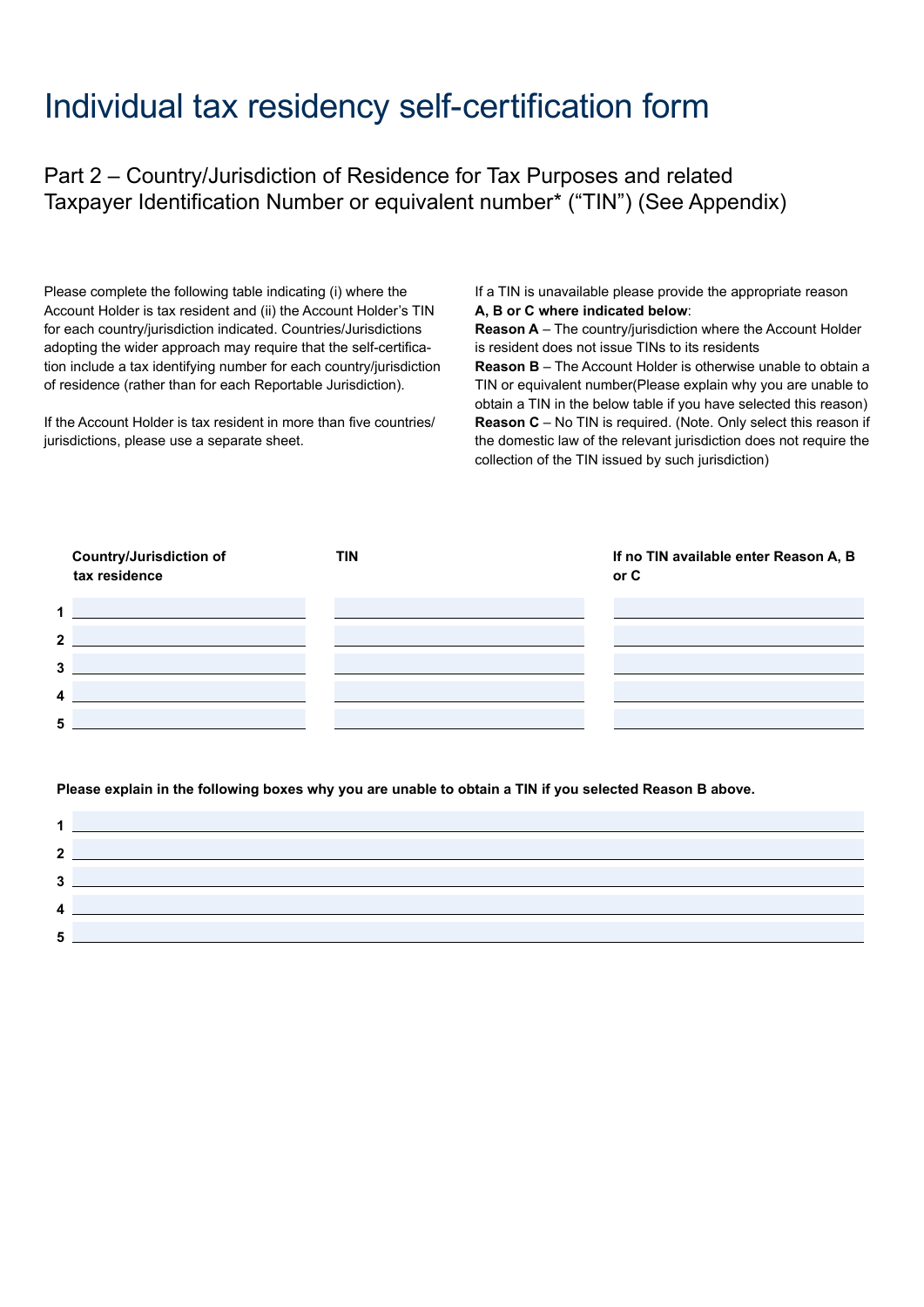## Part 3 – Declarations and Signature\*

I understand that the information supplied by me is covered by the full provisions of the terms and conditions governing the Account Holder's relationship with Nordjyske Bank setting out how Nordjyske Bank may use and share the information supplied by me.

I acknowledge that the information contained in this form and information regarding the Account Holder and any Reportable Account(s) may be provided to the tax authorities of the country/ jurisdiction in which this account(s) is/are maintained and

exchanged with tax authorities of another country/jurisdiction or countries/jurisdictions in which the Account Holder may be tax resident pursuant to intergovernmental agreements to exchange financial account information.

I certify that I am the Account Holder (or am authorised to sign for the Account Holder) of all the account(s) to which this form relates.

| I declare that all statements made in this declaration are, to the best<br>of my knowledge and belief, correct and complete.                                                                                                                                                                                                                                                                                   |
|----------------------------------------------------------------------------------------------------------------------------------------------------------------------------------------------------------------------------------------------------------------------------------------------------------------------------------------------------------------------------------------------------------------|
| I undertake to advise Nordjyske Bank within 30 days of any change in circumstances which affects the tax<br>residency status of the individual identified in Part 1 of this form or causes the information contained<br>herein to become incorrect or incomplete, and to provide Nordjyske Bank with a suitably updated self-<br>certification and declaration within 30 days of such change in circumstances. |
| Signature*                                                                                                                                                                                                                                                                                                                                                                                                     |
| Print name*                                                                                                                                                                                                                                                                                                                                                                                                    |
| Date*                                                                                                                                                                                                                                                                                                                                                                                                          |
| <b>Note:</b> If you are not the Account Holder please indicate the capacity in which you are signing the form.<br>If signing under a power of attorney please also attach a certified copy of the power of attorney.                                                                                                                                                                                           |
| Capacity*                                                                                                                                                                                                                                                                                                                                                                                                      |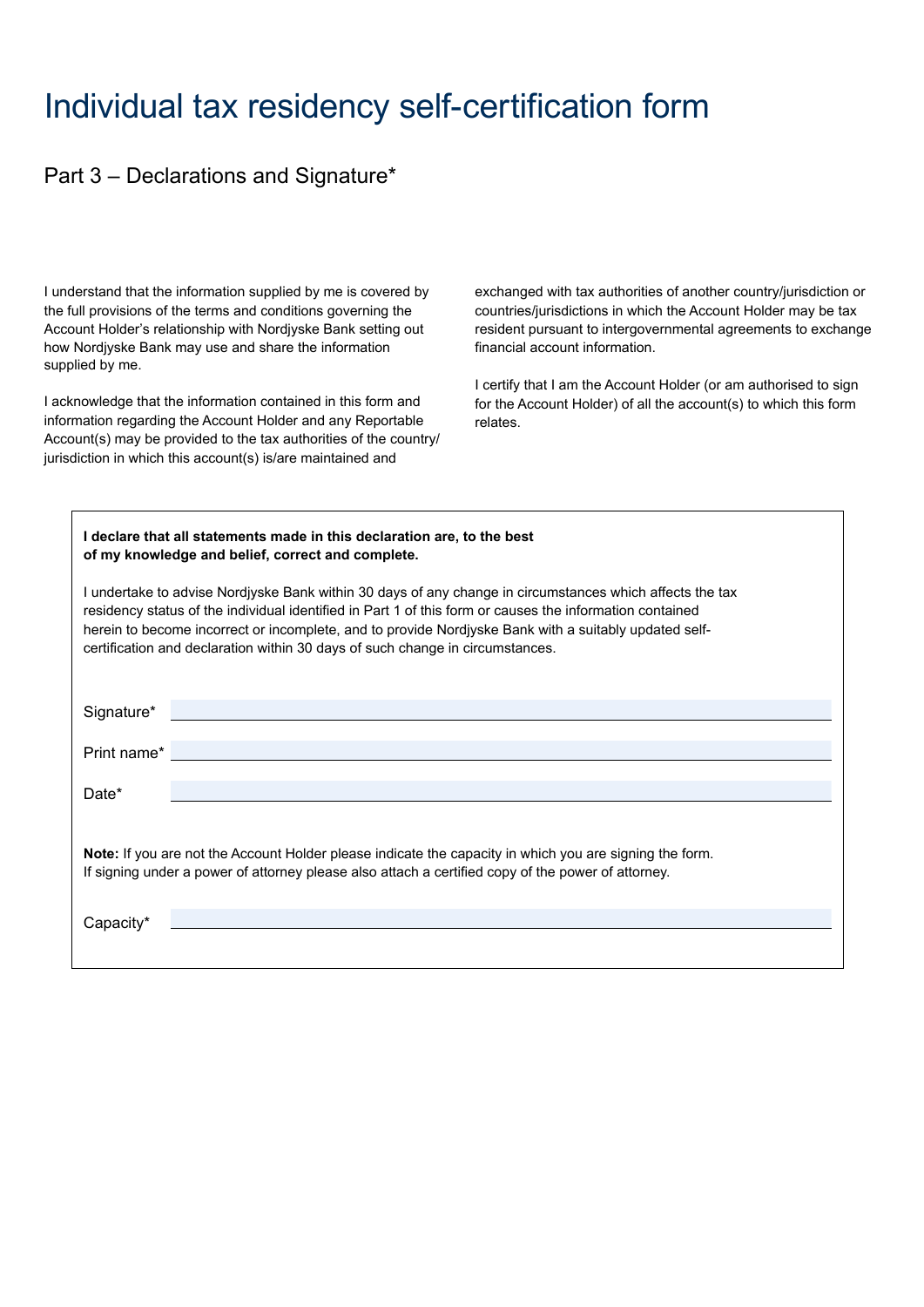## Appendix – Summary Descriptions of Selected Terms

**Note:** These are selected summaries of defined terms provided to assist you with the completion of this form. Further details can be found within the OECD Common Reporting Standard for Automatic Exchange of Financial Account Information (the "CRS"), the associated Commentary to the CRS, and domestic guidance. This can be found at the OECD automatic exchange of information portal.

If you have any questions then please contact your tax adviser or domestic tax authority.

**"Account Holder"** The term "Account Holder" means the person listed or identified as the holder of a Financial Account. A person, other than a Financial Institution, holding a Financial Account for the benefit of another person as an agent, a custodian, a nominee, a signatory, an investment advisor, an intermediary, or as a legal guardian, is not treated as the Account Holder. In these circumstances that other person is the Account Holder. For example in the case of a parent/child relationship where the parent is acting as a legal guardian, the child is regarded as the Account Holder. With respect to a jointly held account, each joint holder is treated as an Account Holder.

**"Controlling Person"** This is a natural person who exercises control over an entity. Where an entity Account Holder is treated as a Passive Non-Financial Entity ("NFE") then a Financial Institution must determine whether such Controlling Persons are Reportable Persons. This definition corresponds to the term "beneficial owner" as described in Recommendation 10 and the Interpretative Note on Recommendation 10 of the Financial Action Task Force Recommendations (as adopted in February 2012). **If the account is held by an entity of which the individual is the controlling person, "the Self-certification form for Entities and Financiel Institutions etc. for FATCA and CRS purposes" must be completed instead of this form.**

**"Entity"** The term "Entity" means a legal person or a legal arrangement, such as a corporation, organisation, partnership, trust or foundation.

**"Financial Account":** A Financial Account is an account maintained by a Financial Institution and includes: Depository Accounts; Custodial Accounts; Equity and debt interest in certain Investment Entities; Cash Value Insurance Contracts; and Annuity Contracts.

**"Participating Jurisdiction"** A Participating Jurisdiction means a jurisdiction with which an agreement is in place pursuant to which it will provide the information required on the automatic exchange of financial account information set out in the Common Reporting Standard and that is identified in a published list.

**"Reportable Account"** The term "Reportable Account" means an account held by one or more Reportable Persons or by a Passive NFE with one or more Controlling Persons that is a Reportable Person.

**"Reportable Jurisdiction"** A Reportable Jurisdiction is a jurisdiction with which an obligation to provide financial account information is in place and that is identified in a published list.

**"Reportable Person"** A Reportable Person is defined as an individual who is tax resident in a Reportable Jurisdiction under the tax laws of that jurisdiction. Dual resident individuals may rely on the tiebreaker rules contained in tax conventions (if applicable) to solve cases of double residence for purposes of determining their residence for tax purposes.

**"TIN" (including "functional equivalent")** The term "TIN" means Taxpayer Identification Number or a functional equivalent in the absence of a TIN. A TIN is a unique combination of letters or numbers assigned by a jurisdiction to an individual or an Entity and used to identify the individual or Entity for the purposes of administering the tax laws of such jurisdiction. Further details of acceptable TINs can be found at the [OECD automatic exchange](https://www.oecd.org/tax/automatic-exchange/.)  [of information portal.](https://www.oecd.org/tax/automatic-exchange/.)

Some jurisdictions do not issue a TIN. However, these jurisdictions often utilise some other high integrity number with an equivalent level of identification (a "functional equivalent"). Examples of that type of number include, for individuals, a social security/ insurance number, citizen/personal identification/service code/ number, and resident registration number.